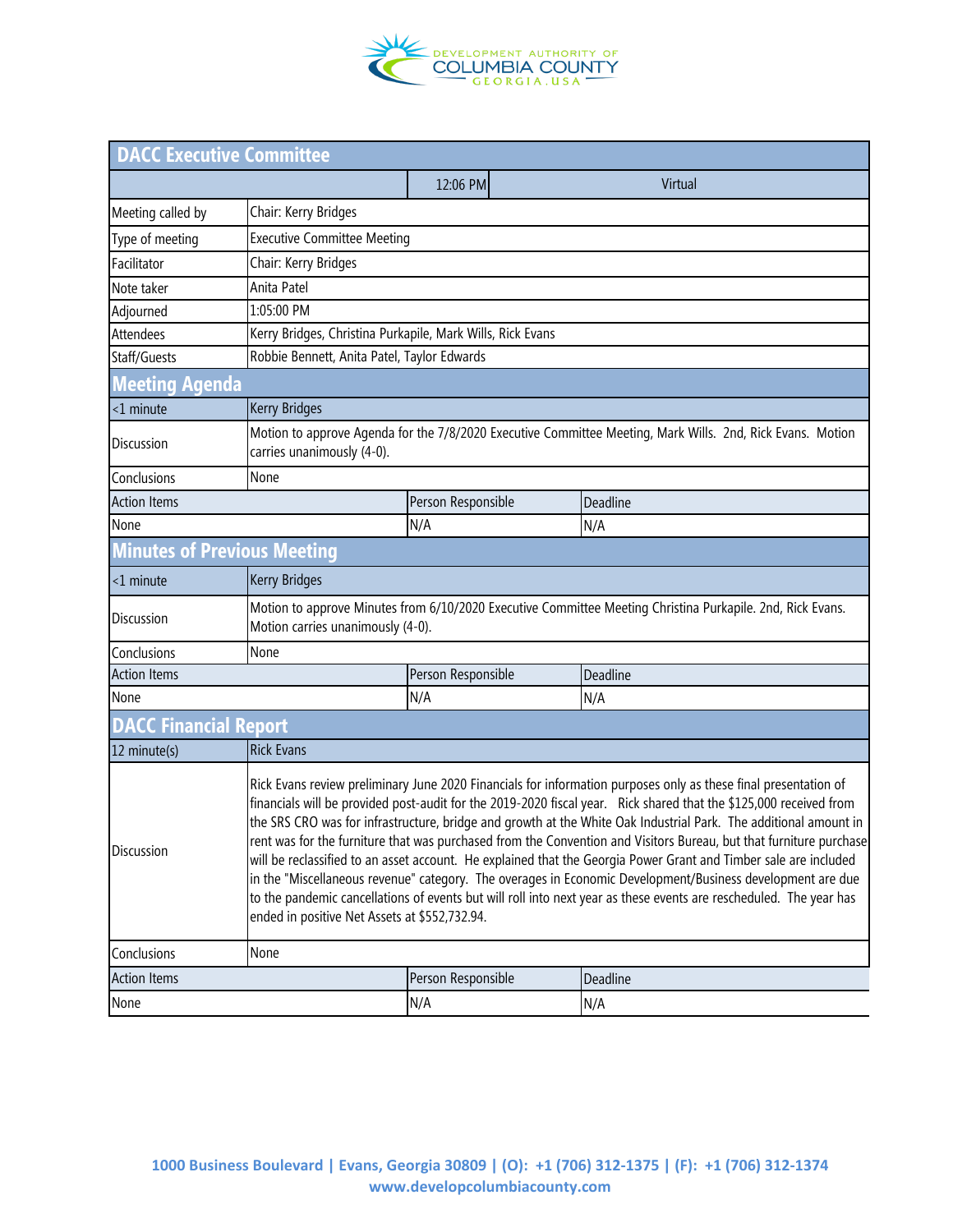

| <b>Chairman's Report</b>           |                                                                                                                                                                                                                                                                                                                                                                                                                                                                                                                                                                                                                                                                                                                                                                                                                                                                                                                                                                                                                                                                                                                                                                                                                                                                                                                                                                                                                                                                                                                                                                                                                                                                                                                                                                                                        |                       |          |  |  |  |  |
|------------------------------------|--------------------------------------------------------------------------------------------------------------------------------------------------------------------------------------------------------------------------------------------------------------------------------------------------------------------------------------------------------------------------------------------------------------------------------------------------------------------------------------------------------------------------------------------------------------------------------------------------------------------------------------------------------------------------------------------------------------------------------------------------------------------------------------------------------------------------------------------------------------------------------------------------------------------------------------------------------------------------------------------------------------------------------------------------------------------------------------------------------------------------------------------------------------------------------------------------------------------------------------------------------------------------------------------------------------------------------------------------------------------------------------------------------------------------------------------------------------------------------------------------------------------------------------------------------------------------------------------------------------------------------------------------------------------------------------------------------------------------------------------------------------------------------------------------------|-----------------------|----------|--|--|--|--|
| 1 Minute(s)                        | <b>Kerry Bridges</b>                                                                                                                                                                                                                                                                                                                                                                                                                                                                                                                                                                                                                                                                                                                                                                                                                                                                                                                                                                                                                                                                                                                                                                                                                                                                                                                                                                                                                                                                                                                                                                                                                                                                                                                                                                                   |                       |          |  |  |  |  |
| <b>Discussion</b>                  | Kerry Bridges shared that he and Robbie will provide this and Economic Development Update together.                                                                                                                                                                                                                                                                                                                                                                                                                                                                                                                                                                                                                                                                                                                                                                                                                                                                                                                                                                                                                                                                                                                                                                                                                                                                                                                                                                                                                                                                                                                                                                                                                                                                                                    |                       |          |  |  |  |  |
| Conclusions                        | None                                                                                                                                                                                                                                                                                                                                                                                                                                                                                                                                                                                                                                                                                                                                                                                                                                                                                                                                                                                                                                                                                                                                                                                                                                                                                                                                                                                                                                                                                                                                                                                                                                                                                                                                                                                                   |                       |          |  |  |  |  |
| <b>Action Items</b>                |                                                                                                                                                                                                                                                                                                                                                                                                                                                                                                                                                                                                                                                                                                                                                                                                                                                                                                                                                                                                                                                                                                                                                                                                                                                                                                                                                                                                                                                                                                                                                                                                                                                                                                                                                                                                        | Person(s) Responsible | Deadline |  |  |  |  |
| None                               |                                                                                                                                                                                                                                                                                                                                                                                                                                                                                                                                                                                                                                                                                                                                                                                                                                                                                                                                                                                                                                                                                                                                                                                                                                                                                                                                                                                                                                                                                                                                                                                                                                                                                                                                                                                                        | N/A                   | N/A      |  |  |  |  |
| <b>Economic Development Update</b> |                                                                                                                                                                                                                                                                                                                                                                                                                                                                                                                                                                                                                                                                                                                                                                                                                                                                                                                                                                                                                                                                                                                                                                                                                                                                                                                                                                                                                                                                                                                                                                                                                                                                                                                                                                                                        |                       |          |  |  |  |  |
| 45 Minute(s)                       | Robbie Bennett                                                                                                                                                                                                                                                                                                                                                                                                                                                                                                                                                                                                                                                                                                                                                                                                                                                                                                                                                                                                                                                                                                                                                                                                                                                                                                                                                                                                                                                                                                                                                                                                                                                                                                                                                                                         |                       |          |  |  |  |  |
| Conclusions                        | Robbie Bennett shared the following updates:<br>White Oak Business Park:<br>-Waste Water is an important topic for the County (expanding our capacity to be less of a burden on the County is<br>important).<br>-Road layout without use of the general fund and utilizing Tsplost dollars for White Oak will be considered.<br>A developer interested in a possible spec. building at White Oak.<br>Master planning is shifting to the forefront for Phase 2.<br>White Oak Sign is almost complete - remaining items are electrical and finishing touches<br>Gate 6 continues to move forward with 40 acres, but hopeful for 70 acres<br>Discussion held on insurance - consideration to go with separate policy vs. staying with current county policy.<br>Personnel - part-time bookkeeper position<br>- Taylor reviewed the schedule that Bleakley Advisory Group has presented for the Martinez TAD. Consulting<br>Group will begin their work in mid-July. DACC will be tasked with consensus building and community<br>engagement. Vital to the success of TAD efforts will be the support of the Board of Education and the County. A<br>draft report will be created by October/November with the delivery of the final report from Consulting services by<br>November/early December.<br>Plaza - there is some interest with businesses inquiring about opportunities in the Plaza.<br>- Georgia Safety Promise<br>Governor Kemp's campaign to promote mask-wearing in public spaces. DACC will ask the Chamber of Commerce<br>and CVB to participate in the support of this initiative.<br>-Economic Development category was under budget for 2019/20 due to the pandemic-related cancellations, post-<br>ponements. There will be repurposing of this money for the upcoming fiscal year. |                       |          |  |  |  |  |
| <b>Action Items</b>                | None                                                                                                                                                                                                                                                                                                                                                                                                                                                                                                                                                                                                                                                                                                                                                                                                                                                                                                                                                                                                                                                                                                                                                                                                                                                                                                                                                                                                                                                                                                                                                                                                                                                                                                                                                                                                   | Person Responsible    | Deadline |  |  |  |  |
| None                               |                                                                                                                                                                                                                                                                                                                                                                                                                                                                                                                                                                                                                                                                                                                                                                                                                                                                                                                                                                                                                                                                                                                                                                                                                                                                                                                                                                                                                                                                                                                                                                                                                                                                                                                                                                                                        | N/A                   | N/A      |  |  |  |  |